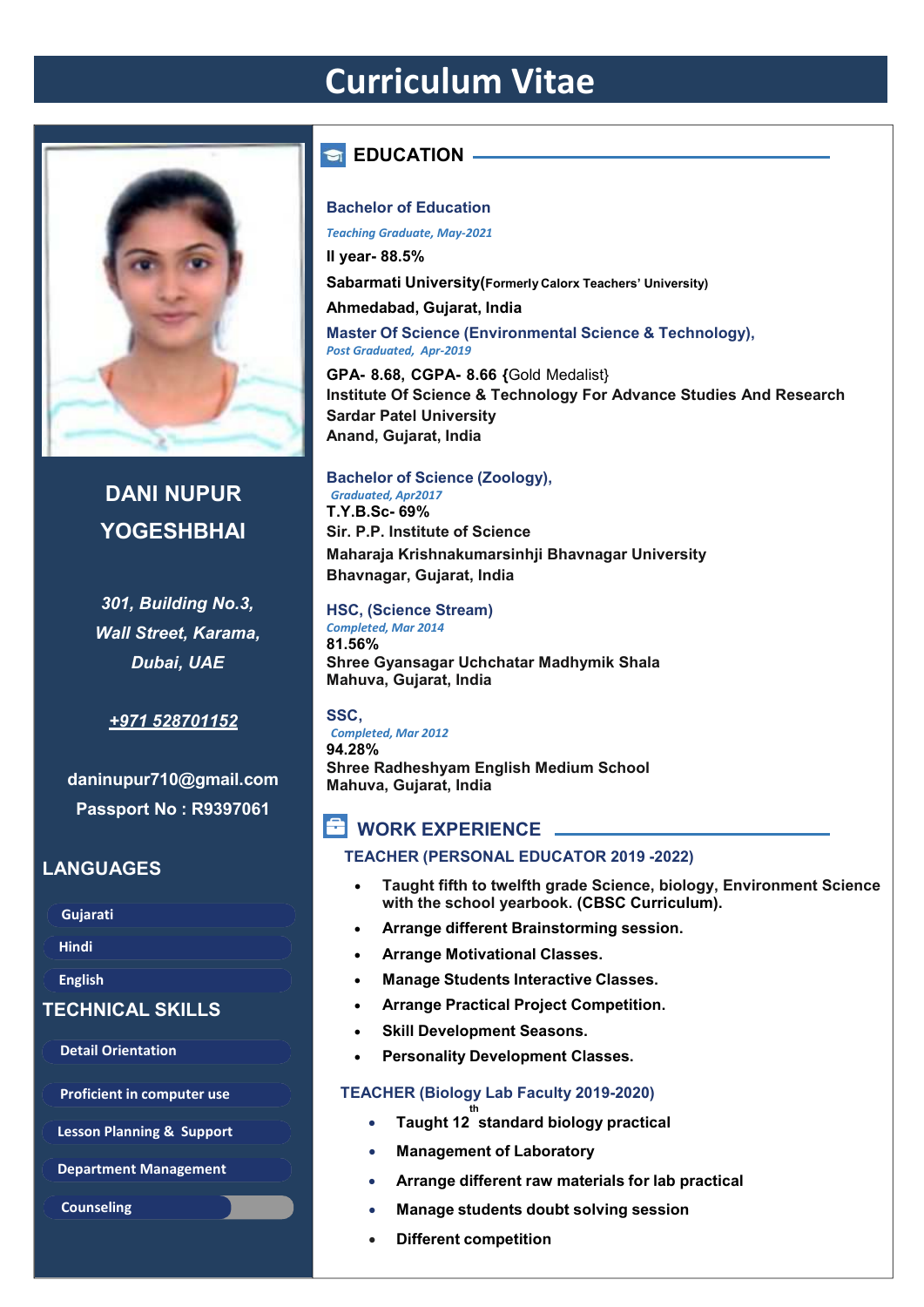#### **INTERESTS**

- **Management & Arrange Projects.**
- **Handling Seminars and Programme.**
- **Practical Projects.**
- **Teaching**
- **Adventure and field trips**

#### **PERSONAL STRENGTHS**

- **Hard and Smart Work,**
- **Time Management,**
- **Honesty,**
- **Calm & Consistency.**

#### **PERSONAL INFORMATION**

- **Date of Birth : 16/Oct/1996**
- **Marital Status : Married**
- **Nationality : INDIAN**

#### **HOBBY**

- **Programme and Seminars,**
- **Singing,**
- **Dancing,**
- **Spiritual Reading, Field work/ Adventure**

#### **REFERENCE**

- **Dr. Devanshiben Joshi-** *(Gujarat Ecological Education and Research Foundation, Gandhinagar)* **RA of GEER Foundation.**
- **+91 9978972741**
- **Dr. Hiren Soni** *(Institute Of Science & Technology For Advance Studies And Research, Anand, Gujarat, India.)*
- **Head Of Department In Environmental Science & Technology, ISTAR College, Anand.**
- **drhirenbsoni@yahoo.in +91 9426023901**

### **PROFESSIONAL SKILLS** -

- **Good verbal and written communication skills.**
- **Leadership.**
- **Time management.**
- **People skills.**
- **Problem solving & troubleshooting.**
- **Critical thinking.**
- **Disciplined.**
- **Ability to handle stress and pressure.**
- **Compassionate**
- **Student minded high-school educator**
- **Planning curriculum & lesson plan**
- **Maintaining record**
- **Classroom management**
- **Conflict resolution**
- **Up-to-date teaching methods**
- **Behavior management**
- **Performance evaluations**
- **Aware of technological advancements**
- **Ability to grade assessments**
- **Basic knowledge of all subjects**
- **Team Spirit**
- **Collaboration**

### **EXTRA CURICULAR ACTIVITIES**

- Certified By **Nature Educational Camp** at Aranya Udhyan (INP- East), Geer Foundation, Gandhinagar
- Certified By **All India Tiger Estimation** 2018 by Hyticos Telangana
- Certified By **Appreciation Training Programme on Birds, Ecology and Conservation** By Geer Foundation, Gandhinagar
- Attended **Bird Watching Session at Wadhwana** Organized By Forest Department Of Baroda
- **One Day Work Shop Cum Training On Persistent Organic Pollutants (Pops)(11/12/2017)**
- Work Shop**: One Day Workshop on Frontiers of Environmental Science: A Better Perspective. (13/9/2017)**
- One Day National Seminar on **Environment, Pollution and Climate Change (30/1/2018)**
- **Worked In Environmental Consultancy Related To Analysis And Laboratory Work (Water Treatment).**